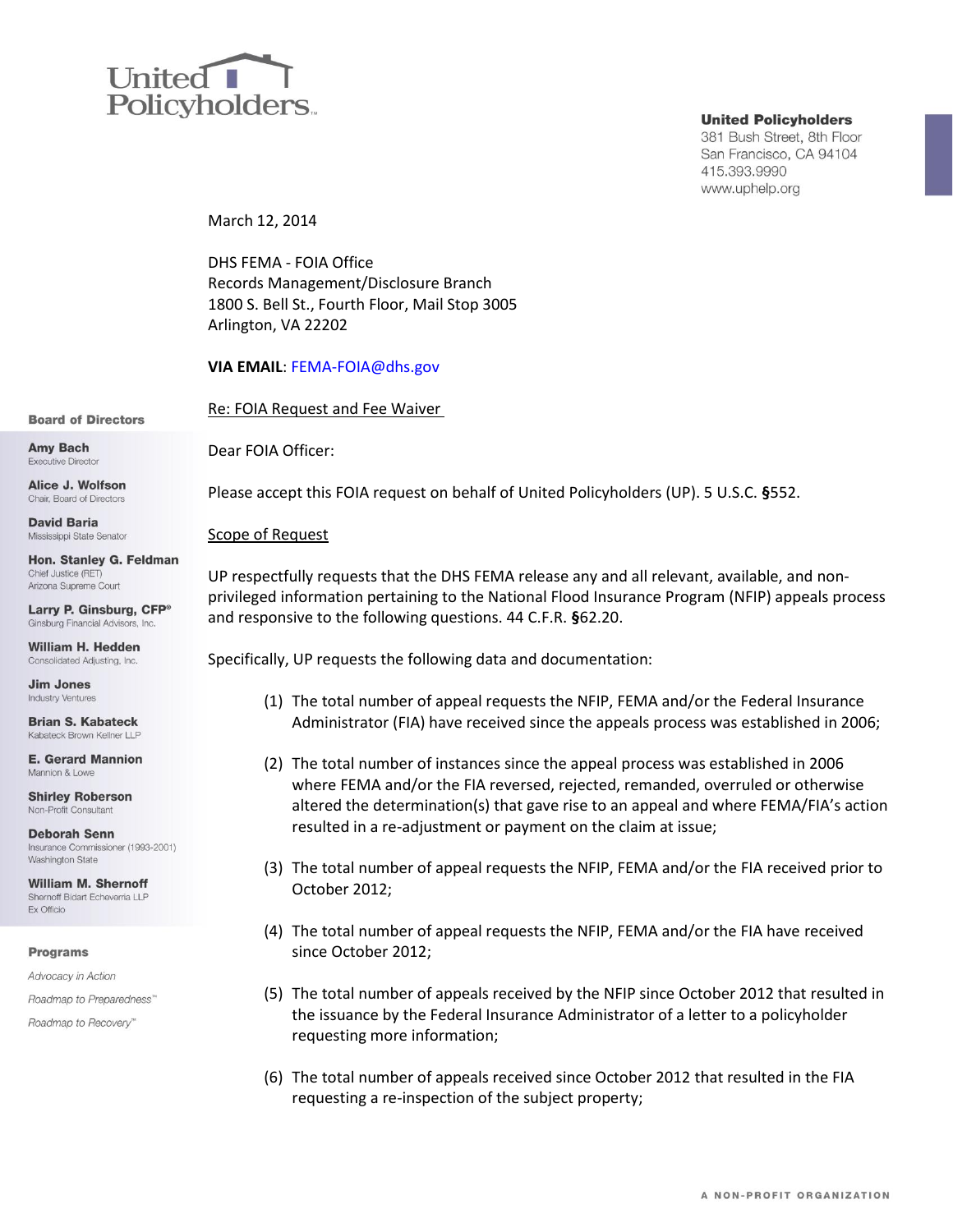- (7) The total number of appeals processed since October 2012 of claims administered by WYO carriers in which the FIA reversed, rejected, remanded, overruled or otherwise altered the determination(s) that gave rise to the appeal;
- (8) The total number of appeals received since October 2012 of claims administered by NFIP Direct that resulted in a decision by the FIA that reversed, rejected, remanded, overruled or otherwise altered the determination(s) that gave rise to the appeal;
- (9) The total number of appeals processed by the NFIP since October 2012 of claims processed by a WYO carrier where the FIA agreed with or otherwise upheld the determination(s) that gave rise to the appeal;
- (10) The total number of appeals processed by the NFIP since October 2012 of claims processed by NFIP direct where the FIA agreed with or otherwise upheld the determination(s) that gave rise to the appeal; and
- (11) Any FEMA/FIA internal guidance, memoranda, or white paper interpretation of the procedures set forth in 44 C.F.R. **§**62.20.

# Purpose of Request

UP educates the public on insurance issues and policyholders' rights and duties. For purposes of providing long-term recovery support after natural disasters, UP is seeking data on the NFIP claim and appeal processes. After communicating with numerous NFIP personnel, we have reason to believe that the data we are requesting (or similar thereto) is available for release.

# Fee Waiver

Under the FOIA, a fee waiver is proper when "disclosure of the information is in the public interest because it is likely to contribute significantly to public understanding of the operations or activities of the government and is not primarily in the commercial interest of the requester." 5 U.S.C. § 552(a)(4)(A)(iii).

For the reasons set forth above and below, UP meets the requirements for a fee waiver as outlined by the U.S. Justice Department and affirmed by the federal courts. *See* U.S. Department of Justice, FOIA Guide 2009 – Fees and Fee Waivers (available at [http://www.justice.gov/oip/foia\\_guide09/fee-waivers.pdf\)](http://www.justice.gov/oip/foia_guide09/fee-waivers.pdf); *See also, e.g., Project on Military Procurement v. Department of the Navy*, 710 F. Supp. 362 (D.C.D. 1989).

UP is a non-profit 501(c)3 organization founded in 1991 that is a voice and an information resource for insurance consumers in all 50 states. Through an Advocacy and Action program, UP advocates for policyholders legal rights by filing amicus curiae briefs in courts across the U.S. and working with elected officials in legislative and regulatory proceedings. Through the Roadmap to Recovery program, UP gives individuals and businesses free tools and resources to help solve insurance problems that can arise after a disaster, accident, loss, illness, or other adverse event. Through the Roadmap to Preparedness program, UP promotes disaster preparedness and insurance literacy through outreach and education in partnership with civic, faith based, business and other non-profit associations. UP does not sell insurance or accept funding from insurance companies.